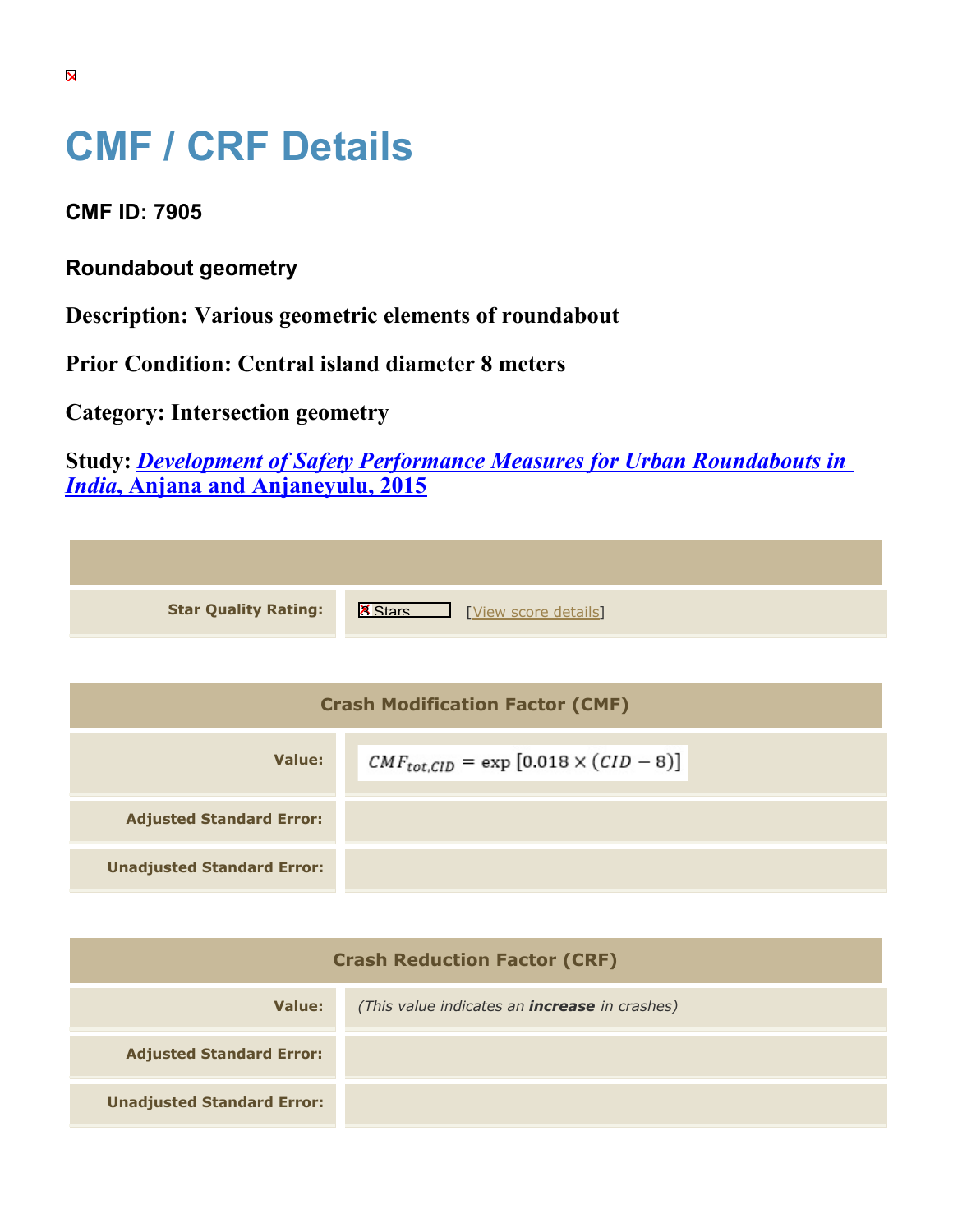| <b>Applicability</b>                    |               |
|-----------------------------------------|---------------|
| <b>Crash Type:</b>                      | All           |
| <b>Crash Severity:</b>                  | All           |
| <b>Roadway Types:</b>                   | Not specified |
| <b>Number of Lanes:</b>                 |               |
| <b>Road Division Type:</b>              |               |
| <b>Speed Limit:</b>                     |               |
| <b>Area Type:</b>                       | Urban         |
| <b>Traffic Volume:</b>                  |               |
| <b>Time of Day:</b>                     | All           |
| If countermeasure is intersection-based |               |

| <b>Intersection Type:</b>         |                                            |
|-----------------------------------|--------------------------------------------|
| <b>Intersection Geometry:</b>     |                                            |
| <b>Traffic Control:</b>           | Roundabout                                 |
| <b>Major Road Traffic Volume:</b> | 19197 to 71307 Average Daily Traffic (ADT) |
| <b>Minor Road Traffic Volume:</b> |                                            |

| <b>Development Details</b>       |                |
|----------------------------------|----------------|
| <b>Date Range of Data Used:</b>  | 2008 to 2010   |
| <b>Municipality:</b>             | Kerala         |
| State:                           |                |
| <b>Country:</b>                  | India          |
| <b>Type of Methodology Used:</b> | $\overline{7}$ |